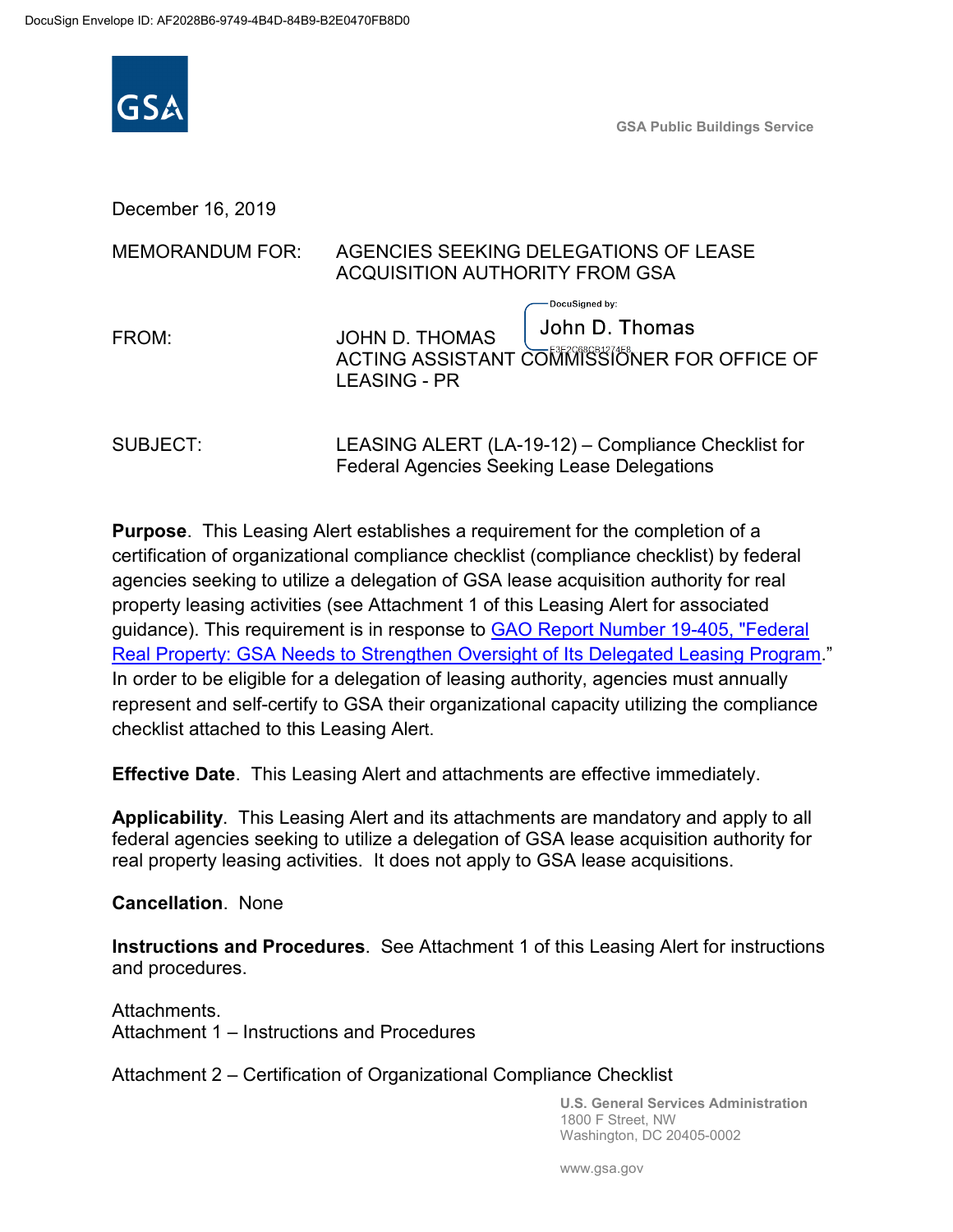### **Attachment 1 - Instructions and Procedures**

#### **Certification of Organizational Compliance**

In order to be eligible for a delegation of lease acquisition authority, federal agencies must represent and self-certify annually to GSA using the certification of organizational compliance checklist (compliance checklist) as outlined in Attachment 2 of this Leasing Alert. This compliance checklist represents to GSA the federal agency's capabilities regarding program oversight and Federal Management Regulations (FMR) compliance. Delegated federal agencies must represent both the qualifications of their contracting workforce and the adequacy of the organization's support structure, policies and procedures necessary to manage a lease portfolio. Delegated agencies can access the compliance checklist through G-REX TEMPO.

#### **Due Date**

Initial submission of FY20 compliance checklists are due March 31, 2020.

For FY21 and beyond, a completed compliance checklist must be provided to GSA's PBS Office of Leasing, Center for Lease Delegations and Contract Administration annually no later than November 30th. Note that, in the event the checklist is not timely submitted, GSA will notify that agency's Senior Real Property Officer (SRPO) or equivalent; depending upon the circumstance, further delegations of authority may be suspended until the compliance checklist is transmitted to GSA.

For a federal agency seeking a delegation of lease acquisition authority for the first time, the compliance checklist must be completed and submitted to GSA prior to GSA granting the delegation authority.

Completed compliance checklists shall be submitted to the following GSA email inbox: delegate@gsa.gov.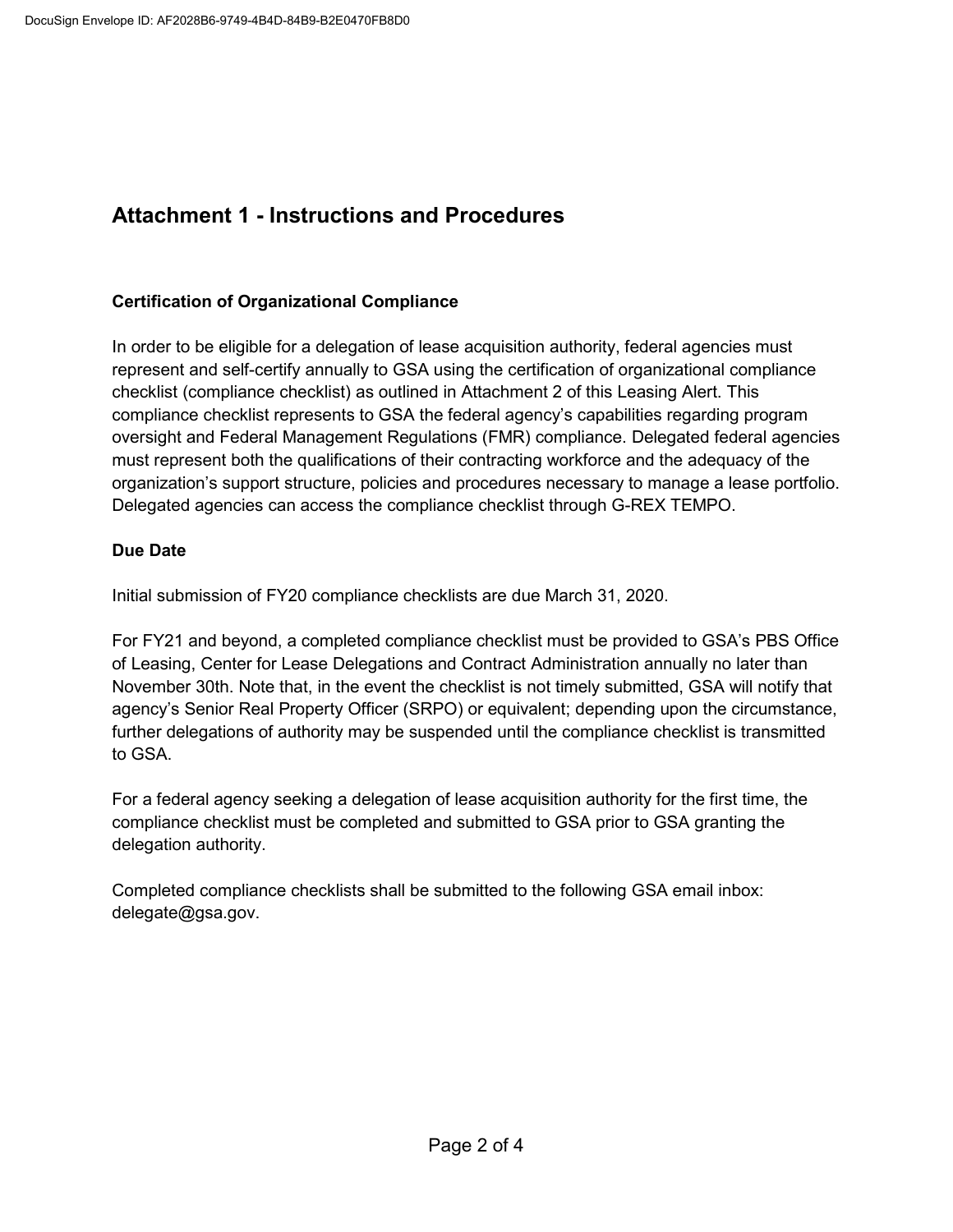## **Attachment 2**

# **Certification of Organizational Compliance Checklist**

By completing this checklist, you are representing your agency's organizational certification of compliance to perform the duties outlined in FMR Bulletin C-2 and Leasing Alert 19-12 in relation to delegation of lease acquisition authority.

Submit checklist no later than November 30th of each fiscal year\*\* to [delegate@gsa.gov](mailto:delegate@gsa.gov)

\*\*FY 20 deadline is March 31, 2020

| <b>PROGRAM OVERSIGHT AREA CERTIFICATION FY20</b>                                                                                                                                                                                                                                                                                                                                        |  |
|-----------------------------------------------------------------------------------------------------------------------------------------------------------------------------------------------------------------------------------------------------------------------------------------------------------------------------------------------------------------------------------------|--|
| Needs assessment reviews are performed prior to seeking delegation<br>of lease acquisition authority (4. General Conditions for the use of All<br>Leasing Authority) (g))*                                                                                                                                                                                                              |  |
| Files will be available to GSA for review in G-REX at all times - pre<br>and post award (4. General Conditions for the use of All Leasing<br>Authority) (h))*                                                                                                                                                                                                                           |  |
| The agency's overall space needs are consistent with the OMB<br>"Reduce the Footprint" policy and the agency's OMB approved<br>implementation plan (5.(a) Additional Delegation Requirements (9))*                                                                                                                                                                                      |  |
| A process is in place to submit delegation of lease acquisition<br>authority requests being submitted to GSA a minimum of 18 months<br>in advance (4. General Conditions for the use of All Leasing<br>Authority) (i))*                                                                                                                                                                 |  |
| A process is in place for required documents to be uploaded into G-<br>REX thirty (30) days after lease award. (5.(c) Additional Delegation<br>Requirements)*                                                                                                                                                                                                                           |  |
| Controls are in place to affect and monitor the minimization of lease<br>extensions and lease holdovers by managing delegated lease<br>inventory (i.e., current, awarded, expiring leases). (4. General<br>Conditions for the use of All Leasing Authority) (j))*                                                                                                                       |  |
| A process is in place for complying with the FRPP reporting<br>requirement. (6. Federal Real Property Profile Reporting<br><b>Requirements for General Purpose, Categorical and Special Purpose</b><br><b>Leasing Authority)*</b>                                                                                                                                                       |  |
| A process is in place to monitor and assess the cost of leased space<br>relative to industry market rates. (5.(a) Additional Delegation<br>Requirements (7))*                                                                                                                                                                                                                           |  |
| The agency has a sufficient organizational structure and support in<br>relation to legal, subject matter experts (including but not limited to,<br>seismic, fire and life safety, environmental and sustainability experts),<br>and Realty Specialists/LCO's. (4. General Conditions for the user of<br>All Leasing Authority (f) and 5 (a) Additional Delegation<br>Requirements (6))* |  |